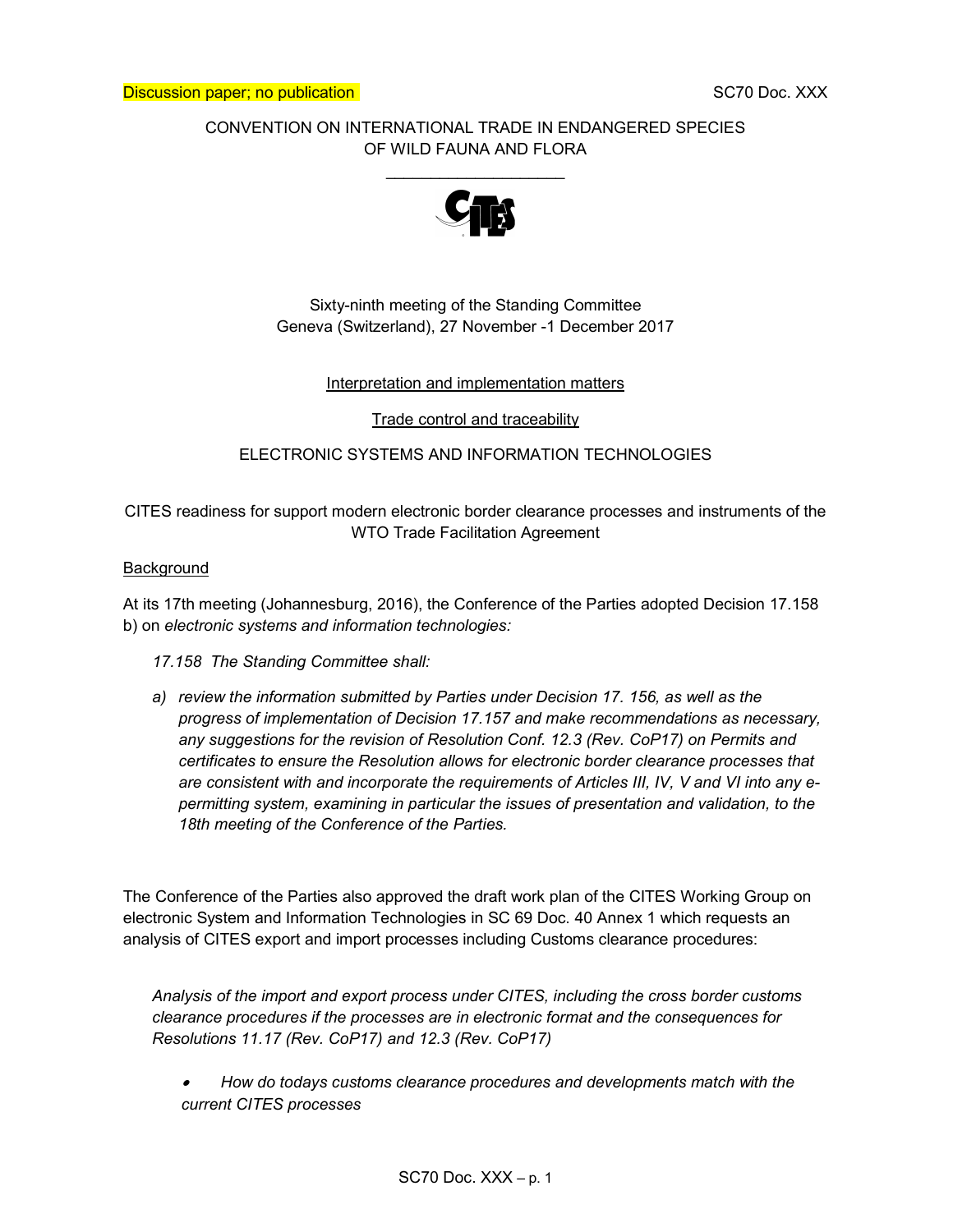What changes to the Resolutions 11.17 (Rev. CoP17) and 12.3 (Rev. CoP17) would be needed to reflect those developments

The WG will receive an analysis done by the Secretariat on that topic and will have to comment on this analysis and make appropriate recommendations to SC

### About CITES

The Convention on International Trade in Endangered Species of Wild Fauna and Flora (CITES) establishes a legally binding regulatory regime to ensure the survival of CITES-listed species in the wild, providing opportunities for sustainable trade and economic development, in particular in developing countries and for local communities. Currently, 183 States are Party to this Convention and bound to its rules (182 countries and the European Union).

CITES regulates trade in over 36,000 species of wild animals and plants, both aquatic and terrestrial, including emblematic species such as tigers, elephants, rhinos, manta rays and great apes. The core instrument for regulating trade is a system of permits and certificates issued and controlled by a national CITES Management Authority, which has been officially appointed by the Government. The CITES permit documents the legality and sustainability of trade and is the core instrument for Customs to distinguish between legal and illegal trade in wildlife.

### Challenge of increased global trade for trade control

Globalization and economic expansion have led to an enormous increase in cross border trade. International seaborne trade<sup>1</sup> increased over the last 20 years from 371 mio tonnes to 1 720 mio tonnes per year and containerized trade<sup>2</sup> reached 140 mio TEU<sup>3</sup> in 2017. The value of global trade in merchandise is now estimated<sup>4</sup> at 16 trillion USD p.a. with an annual growth of around 5%.

In line with the increase of global trade CITES trade has also significantly increased.

The increased global trade volumes pose a challenge to CITES Management Authorities and Customs administrations when controlling trade in wildlife. In 2017 the United Nations General Assembly recognised in its Resolution on tackling illicit wildlife trafficking<sup>5</sup> that illicit trade in wildlife contributes to the degradation of ecosystems and rural livelihoods, undermines good governance and, in some cases, threatens national stability. The General Assembly called upon member states to increase collaboration among relevant border control agencies and to take advantage of modern information and communication technologies for improved control of CITES trade and to prevent use of fraudulent documents.

Trade facilitation to improve Government control of cross border trade

-

<sup>1</sup> Statista https://www.statista.com/statistics/253987/international-seaborne-trade-carried-by-containers/

<sup>2</sup> UNCTAD, http://unctad.org/en/PublicationsLibrary/rmt2017\_en.pdf

<sup>&</sup>lt;sup>3</sup> Twenty-foot Equivalent Unit;

<sup>4</sup> World Bank estimation for 2015, https://data.worldbank.org/topic/trade

<sup>5</sup> A/71/L.88 , http://undocs.org/A/71/L.88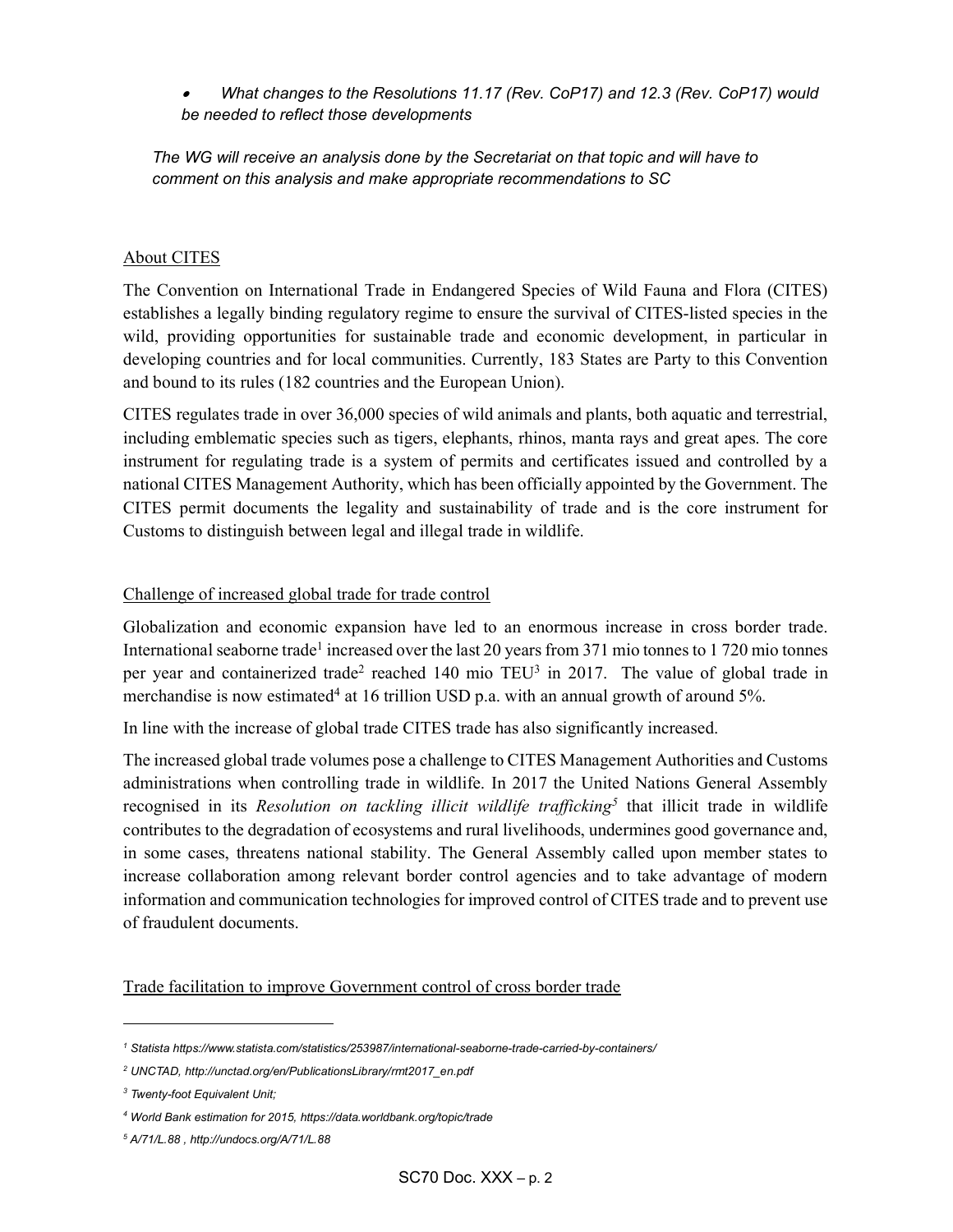Trade Facilitation is a concept to simplify and automate trade procedures with the objective to facilitate procedures for compliant traders, strengthen efficiency of Government controls and focus Government resources to combat non-compliant or illegal traders.

International organizations such as the World Customs Organization (WCO), the World Trade Organization (WTO) and the United Nations Economic Commission of Europe through its Centre for Trade Facilitation and electronic Business (UN/CEFACT) have developed a set of trade facilitation instruments to meet the challenges of increased global trade.

Well known Trade Facilitation instruments include inter alia the Revised Kyoto Convention, the WCO Framework of Standards to Secure and Facilitate Global Trade (WCO SAFE Framework of Standards), Coordinated Border Management (CBM), UNECE Trade Facilitation standards such as the Single Window Recommendation and UN/CEFACT eBusiness standards such as the eCERT message which is used for the CITES electronic permit.

The WTO Trade Facilitation Agreement (TFA) references many of the above mentioned trade facilitation instruments and provides a regulatory framework for the implementation of these instruments. The agreement is binding for all Government agencies that control cross border trade, including CITES Management Authorities and national Plant Protection Organizations (NPPOs) of those countries that have signed the WTO TF $A<sup>6</sup>$ .

# The role of Customs for control of cross border trade

In the context of the globalization of trade the role of Customs at the border has considerably expanded. Customs has become the key border agency for control of international trade and often controls goods on behalf of other national agencies or in coordination with these agencies. Customs

Authorities have a crucial role in the effective implementation and enforcement of the CITES Convention. It is the Customs administration and here in particular the electronic Customs clearance system that needs to analyse all import and export declarations for their relevance and compliance to CITES regulations and decide on further controls such as a control of the CITES permit, the involvement of the CITES Management Authority or a physical inspection.

Trade Facilitation and Coordinated Border Management  $(CBM)^7$  is recognized<sup>8</sup> by the Customs community as a key tools to manage the challenges of global trading system with respect to border control and administration. Trade Facilitation and CBM favours the coordination of policies, programmes and delivery among cross-border regulatory agencies instead of isolated approaches. Modern Customs policies are well positioned to support a whole-of-government approach to border management.

It is therefore highly important that CITES Management Authorities are familiar with the latest trade facilitation approaches, technologies and agreements used by Customs to trade control and that they collaborate with Customs to ensure that the implementation of these instruments by Customs fully takes into account the CITES specific interests in controlling cross border trade of CITES listed

-

<sup>6</sup> As of April 2018 163 WTO members have signed the WTO TFA.

<sup>7</sup> "The term Coordinated Border Management (CBM) refers to a coordinated approach by border control agencies, both domestic and international, in the context of seeking greater efficiency over managing trade flows, while maintaining balance with compliance requirements.", WCO, Coordinated Border Management, a Concept Paper

<sup>8</sup> http://www.wcoomd.org/en/topics/facilitation/activities-and-programmes/coordinated-border-management.aspx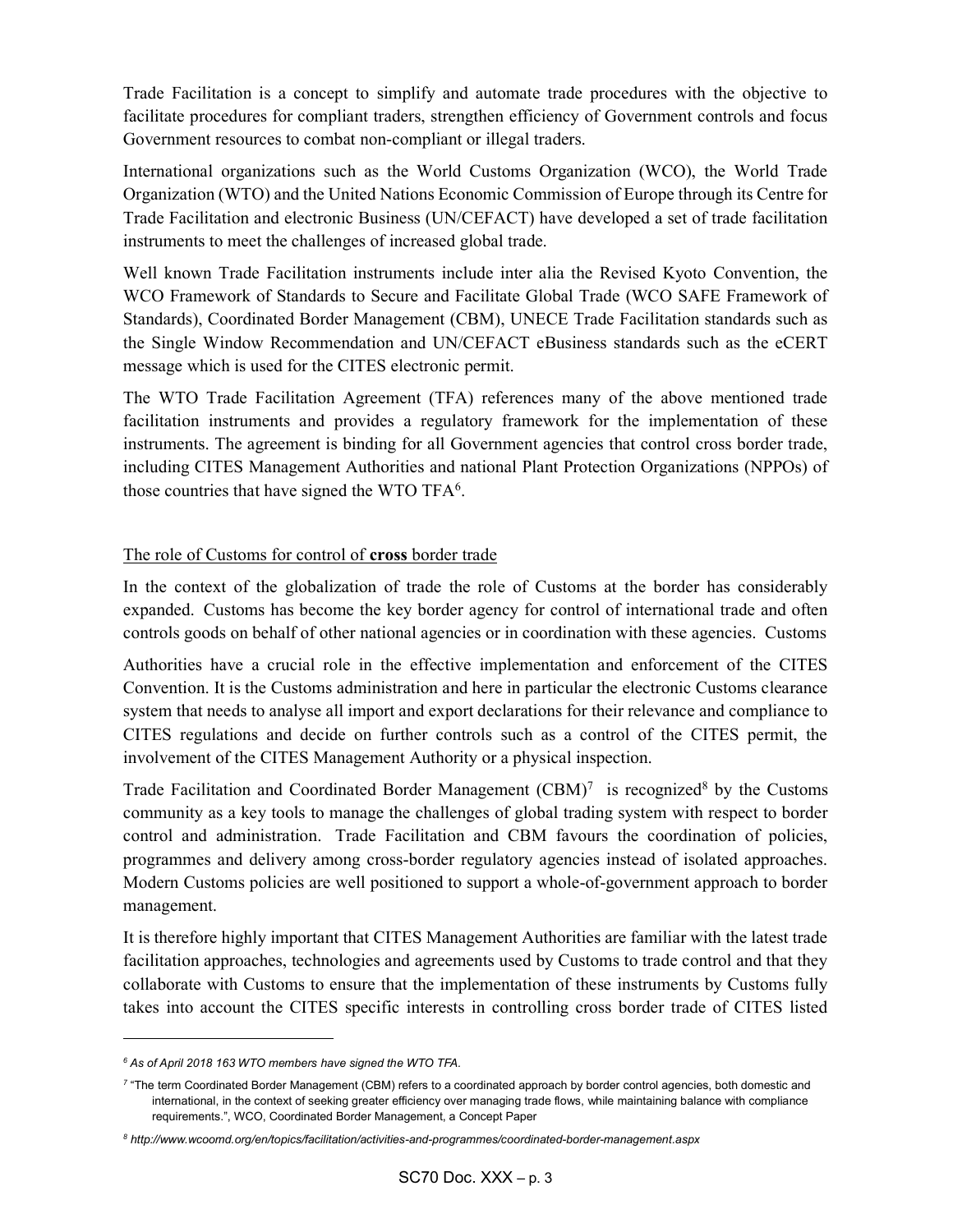species. As both WTO TFA and CBM are recognised by all Customs administrations as best practice they provide a framework for improved collaboration between Management Authorities and their national Customs administration<sup>9</sup>.

## Automated Customs clearance and its implication for CITES

Customs controls around the world are now based on electronic systems, automated procedures, electronic information exchange (eBusiness) with other Government agencies (G2G) and the private sector (B2G) and automated management of risk.

The typical Customs clearance process<sup>10</sup> starts when the declarant (i.e. the exporter or importer) submits an electronic Customs declaration together with other (supporting) documents that are required for the Customs clearance. The CITES permit is a supporting document in the Customs clearance process.

The Customs system cross checks the data from the declaration and those supporting documents that are available in electronic format for consistency (i.e. BoL, electronic airway bills, ship manifest, etc.). and hands the data to the Customs Risk Management System.

This system analyses the potential risks of the trade transaction against a set of predefined criteria to detect incidents of undervaluation, misdeclaration, fraud, dual use, smuggling etc. system will then decide on the further steps to be taken.

In the vast majority of cases the system will automatically approve the declaration and immediately release the goods. If the risk criteria indicate a potential conflict the system will assign a Customs official to perform a manual control of the document (documentary control) or order a physical inspection of the goods.

In a typical Customs operation, the vast majority of consignments are automatically cleared and released in under one second. Only a small number undergoes a documentary control and only a very small fraction of the consignment become subject to a physical control.

From a CITES perspective there are three important aspects in an essentially automated processing of Customs declarations:

- 1. CITES controls will only take place if the Customs administration has become aware that a specific consignment falls under the realm of the Convention. There are three ways on how the Customs Administration becomes aware of the need for a CITES control:
	- a. The declarant has submitted a CITES permit together with the Customs declaration

l

<sup>&</sup>lt;sup>9</sup> To support the harmonized implementation of the WTO TFA by using core WCO instruments and tools, the WCO released an Implementation Guidance for Section I of the WTO TFA. For each WTO TFA Article, it contains the following categories of information: Overview; Text of the WTO TFA Article; relevant Revised Kyoto Convention Standards and Guidelines; other relevant WCO tools; Member practices; and performance indicators, see http://www.wcoomd.org/en/topics/wco-implementing-the-wtoatf.aspx

<sup>&</sup>lt;sup>10</sup> The example aims to give a very brief sketch of activities that takes place when a declaration is processed. Customs procedures in each country are implemented using a general concept for a procedure. (i.e. Import for home consumption, import for inward processing, transit...) which are laid out in the Revised Kyoto Convention. These procedures are implemented slightly different in each country.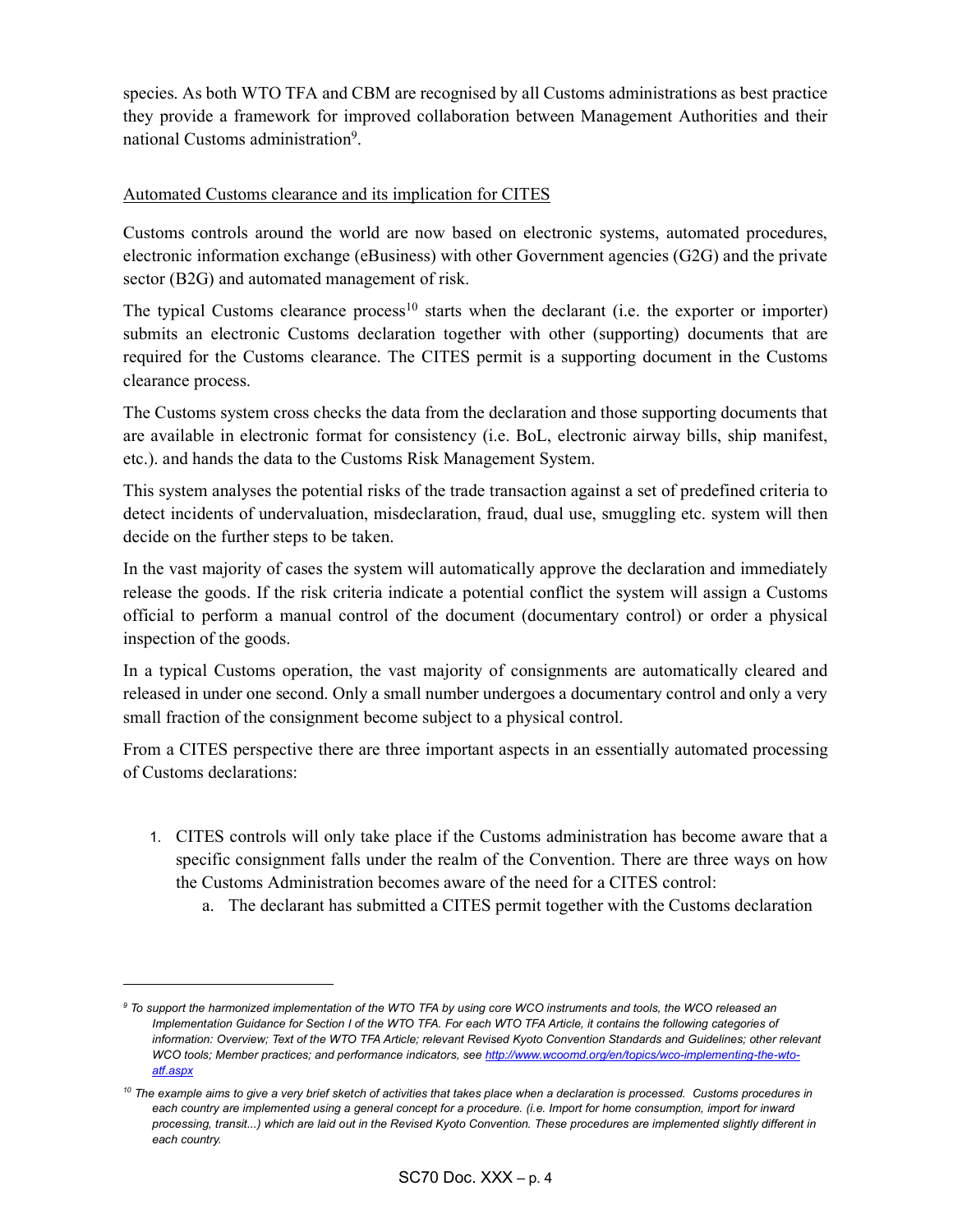- b. The commodity<sup>11</sup> code in the declaration indicates the need of a CITES permit
- c. A criteria used by the Customs Risk Management System has indicated that a CITES permit may be required for this transaction<sup>12</sup>
- 2. The electronic Customs clearance and risk management system can only access CITES permit information if this information is made available in electronic format at the time the declaration is submitted. This requires in particular that:
	- a. CITES permit information is available in electronic format to Customs
	- b. Permit information is of good quality and trusted
	- c. The CITES data formats and codes can be understood by the Customs clearance system

Therefore, efficient CITES border controls depends on the automation of the CITES permit process (ePermitting) in the Management Authority and the ability to provide this data in electronic format to Customs.

3. The Customs Risk Management System must be configured with CITES risk criteria to be able to evaluate the declarations against CITES related trade risks. This implies that national Management Authorities and Customs closely work together to define and prioritise the CITES control objectives and to develop criteria to detect potential violations based the electronic data that is available to Customs.

### Trade Facilitation instruments, their application in Customs and their role for CITES

Access to electronic information and electronic Customs clearance using automated risk management have allowed Customs organizations world-wide to adopt Trade Facilitation instruments for better control of cross border trade. The WTO TFA<sup>13</sup> refers to these instruments and enforces their application in all Government agencies that regulate cross order trade, including CITES Management Authorities. This chapter discusses important WTO TFA instruments that are relevant for CITES.

#### WTO TFA Article 7: Release and Clearance of Goods, Chapter 4 Risk Management

4.1 Each Member shall, to the extent possible, adopt or maintain a risk management system for customs control.

l

<sup>&</sup>lt;sup>11</sup> Customs uses the Harmonised System (HS) to classify goods. The national Tarff lists the supporting documents that are required for specific HS codes.

 $12$  The system may, for example, decide that a declaration containing goods with HS Code

<sup>440722</sup> Wood, tropical; virola, imbuia and balsa, sawn or chipped lengthwise, sliced or peeled, whether or not planed, sanded or end-jointed, thicker than 6mm

and coming from specific port has an increased likelihood to require a CITES permit

<sup>13</sup> WTO Trade Facilitation Agreement https://www.wto.org/english/docs\_e/legal\_e/tfa-nov14\_e.htm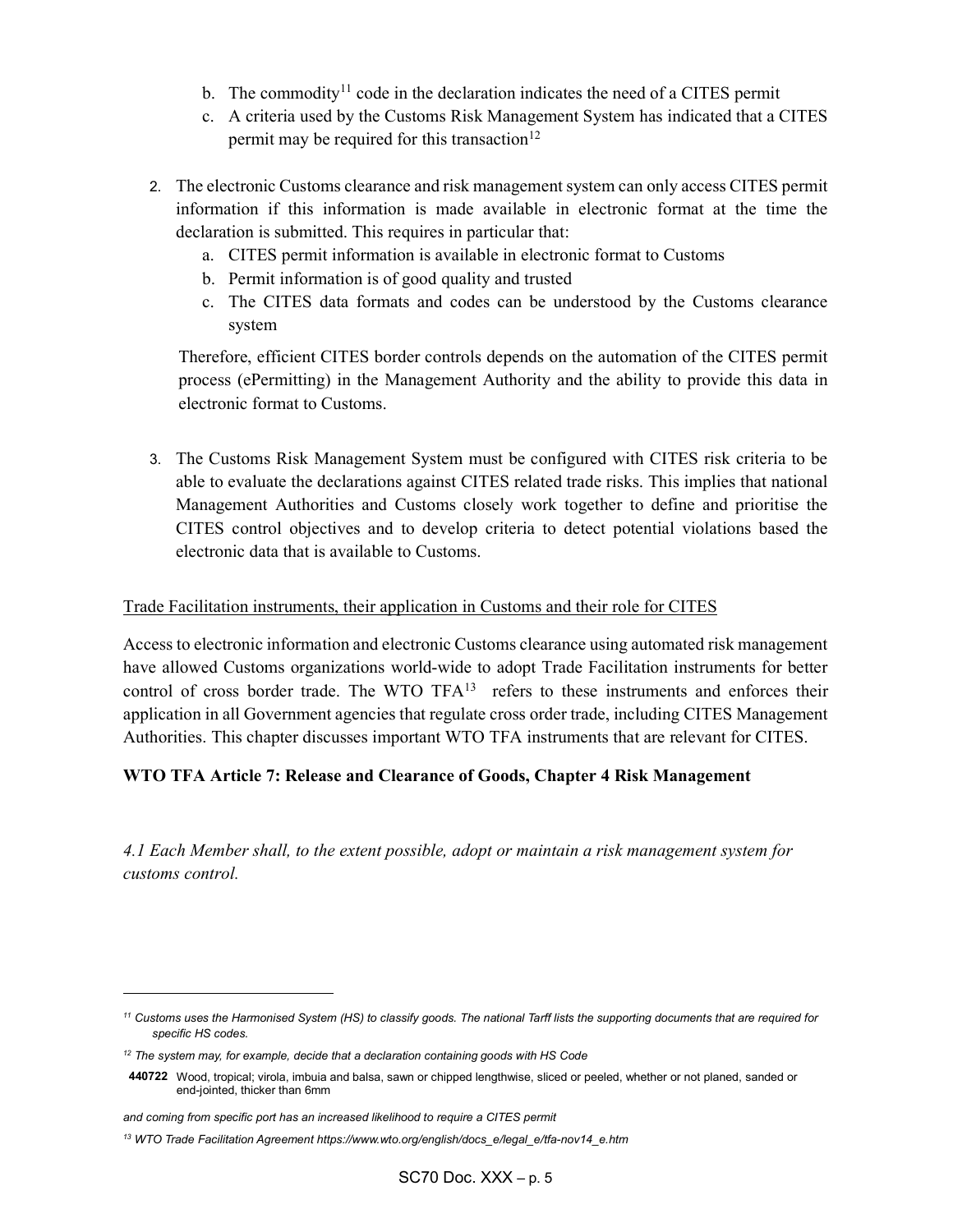4.2 Each Member shall design and apply risk management in a manner as to avoid arbitrary or unjustifiable discrimination, or a disguised restriction on international trade.

4.3 Each Member shall concentrate customs control and, to the extent possible other relevant border controls, on high-risk consignments and expedite the release of low-risk consignments. A Member also may select, on a random basis, consignments for such controls as part of its risk management.

4.4 Each Member shall base risk management on an assessment of risk through appropriate selectivity criteria. Such selectivity criteria may include, inter alia, the Harmonized System code, nature and description of the goods, country of origin, country from which the goods were shipped, value of the goods, compliance record of traders, and type of means of transport.

Risk management requires a systematic analysis of regulatory risks and the optimal allocation of available resources to minimise this risk. In the CITES permit process there are two instances where risk management is of particular importance:

- 1. During the permit approval process the Management Authority assess the risk for issuing the permit. CITES risk management may, for example lead to facilitated permit approval processes for exporters with particular good standing or, on the contrary, lead to physical inspections for exporters with a negative compliance record.
- 2. During the Customs clearance process the Customs Risk Management System conducts a risk analysis for compliance with national laws and regulations including CITES regulations. As outlined above this requires that the Management Authority collaborates with Customs to identify CITES related trade risks and to configure the Risk Management System so that these risks are identified based on the electronic information available.

Adoption of risk management in the CITES permit process requires that Management Authorities receive information on best practice in implementing risk management under the rules of the Convention. It is suggested that the CITES Conference of Parties recommends Parties to apply risk management in the permit process and to develop capacity building material to support Management Authorities in its implementation.

## WTO TFA Article 8: Border Agency Cooperation

1. Each Member shall ensure that its authorities and agencies responsible for border controls and procedures dealing with the importation, exportation, and transit of goods cooperate with one another and coordinate their activities in order to facilitate trade.

2. Each Member shall, to the extent possible and practicable, cooperate on mutually agreed terms with other Members with whom it shares a common border with a view to coordinating procedures at border crossings to facilitate cross-border trade. Such cooperation and coordination may include:

(a) alignment of working days and hours;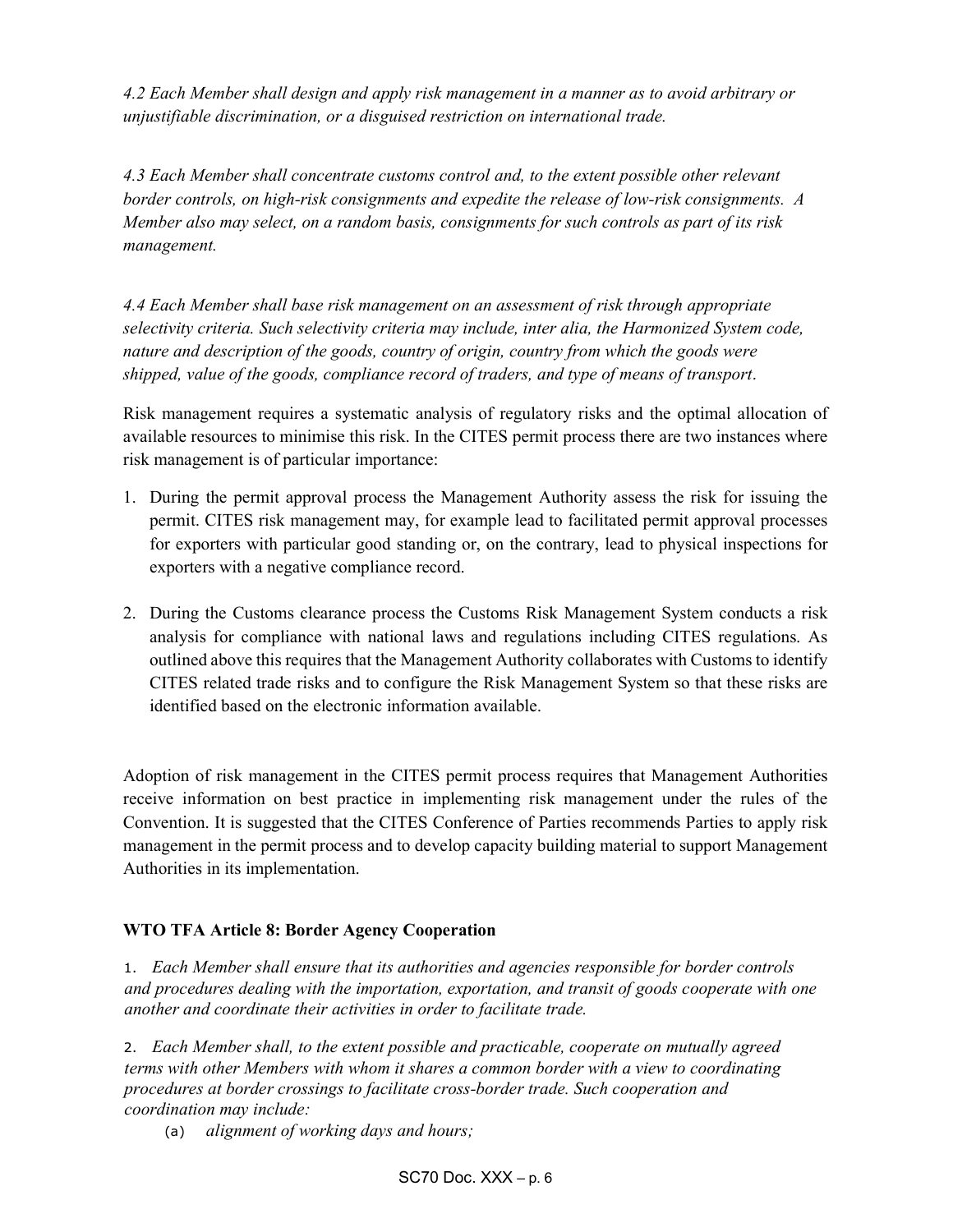- (b) alignment of procedures and formalities;
- (c) development and sharing of common facilities;
- (d) joint controls;
- (e) establishment of one stop border post control.

The article requires that CITES Management Authorities coordinate their regulatory controls and interventions with other agencies, in particular with Customs, the Scientific Authorities and Sanitary and Phytosanitary Authorities.

Inter-agency coordination requires regular, formal meetings on the managerial level to discuss coordination of procedures, review of the efficiency of control procedures and joint risk management approaches. In the day-to-day work of the administrations inter-agency cooperation requires electronic information exchanges between the agencies to share information and coordinate their interventions.

It is suggested that the CITES Conference of Parties requests Parties to share their experiences in Border Agency Cooperation. CITES should also develop Guidelines and checklists for collaboration with Customs which are of particular importance for those countries were the implementation of the Convention is lacking.

# WTO TFA Article 10: Formalities connected with importation, exportation and transit, Chapter 4 Single Window

4.1 Members shall endeavour to establish or maintain a single window, enabling traders to submit documentation and/or data requirements for importation, exportation, or transit of goods through a single entry point to the participating authorities or agencies. After the examination by the participating authorities or agencies of the documentation and/or data, the results shall be notified to the applicants through the single window in a timely manner.

4.2 In cases where documentation and/or data requirements have already been received through the single window, the same documentation and/or data requirements shall not be requested by participating authorities or agencies except in urgent circumstances and other limited exceptions which are made public.

#### 4.3 Members shall notify the Committee of the details of operation of the single window.

## 4.4 Members shall, to the extent possible and practicable, use information technology to support the single window.

Single Window are implemented by many Governments around the world, in particular in developing and least developed countries as a measure for trade reform and improvement. A Single Window is a facility to exchange electronic trade documents and to provide an organizational and a technical platform for coordination of activities of border control agencies.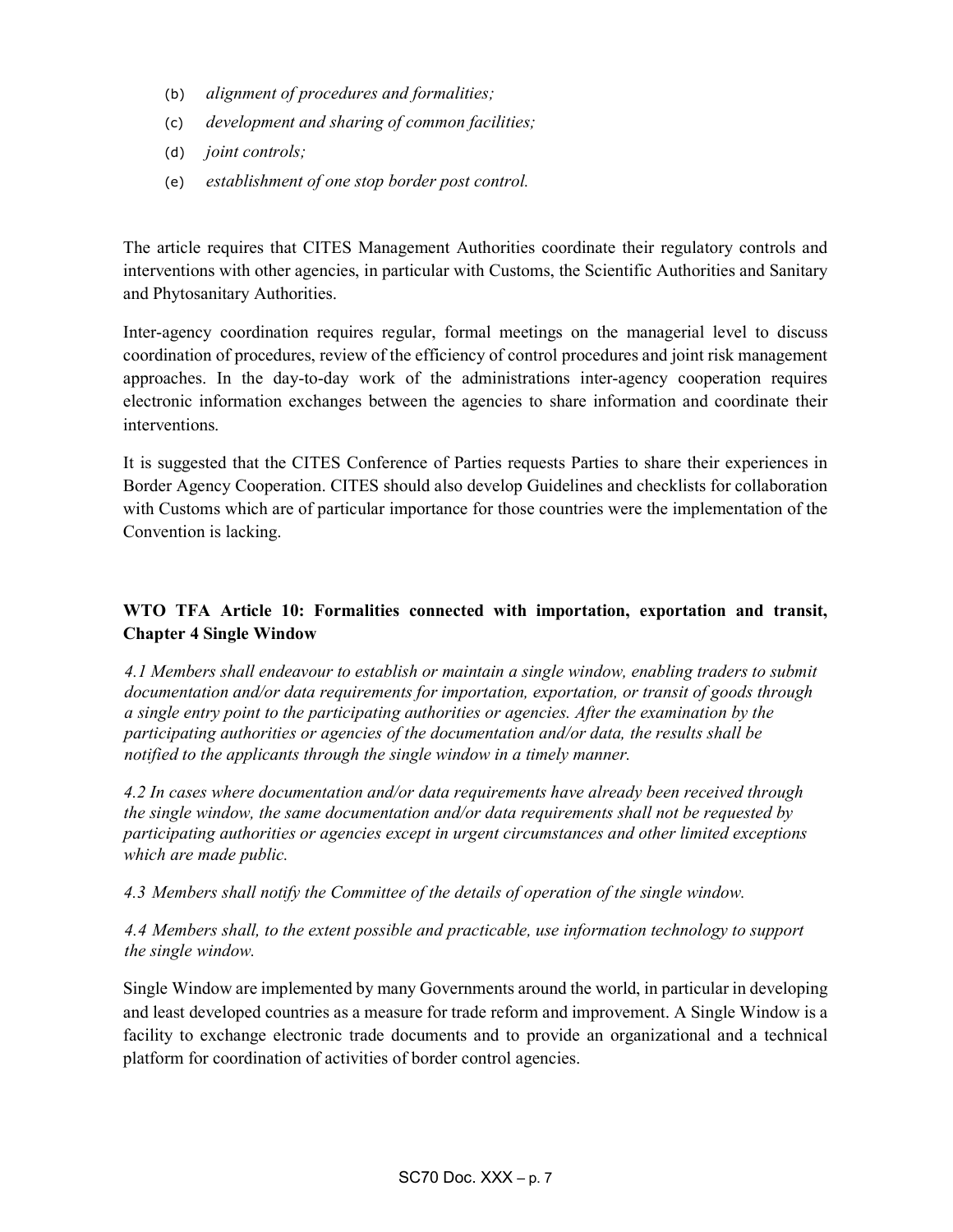The development of a Single Window is a medium to long term undertaking which is usually governed by a multi-agency steering committee. Single Window implementation requires extensive inter-agency negotiation on project objectives and implementation priorities.

Single Windows are very relevant for CITES Management Authorities as they may provide a mechanism to implement an electronic Permit system in the Management Authority and as a means to exchange electronic information with Customs and other border agencies. However, many Management Authorities lack experience in Single Window implementation and struggle to get CITES needs adequately included in the national Single Window plan.

It is suggested that CITES develops guidance and support material for Management Authorities on how to develop and integrate electronic CITES systems within a national Single Window programme.

# WTO TFA Article 7: Release and Clearance of Goods, Chapter 7 Trade Facilitation Measures for Authorized Operators

7.1 Each Member shall provide additional trade facilitation measures related to import, export, or transit formalities and procedures, pursuant to paragraph 7.3, to operators who meet specified criteria, hereinafter called authorized operators. Alternatively, a Member may offer such trade facilitation measures through customs procedures generally available to all operators and is not required to establish a separate scheme.

7.2 The specified criteria to qualify as an authorized operator shall be related to compliance, or the risk of non-compliance, with requirements specified in a Member's laws, regulations or procedures.

- (a) Such criteria, which shall be published, may include:
	- (i) an appropriate record of compliance with customs and other related laws and regulations;
	- (ii) a system of managing records to allow for necessary internal controls;
	- (iii) financial solvency, including, where appropriate, provision of a sufficient security or guarantee; and
	- (iv) supply chain security.
- (b) Such criteria shall not:
	- (i) be designed or applied so as to afford or create arbitrary or unjustifiable discrimination between operators where the same conditions prevail; and
	- (ii) to the extent possible, restrict the participation of small and medium-sized enterprises.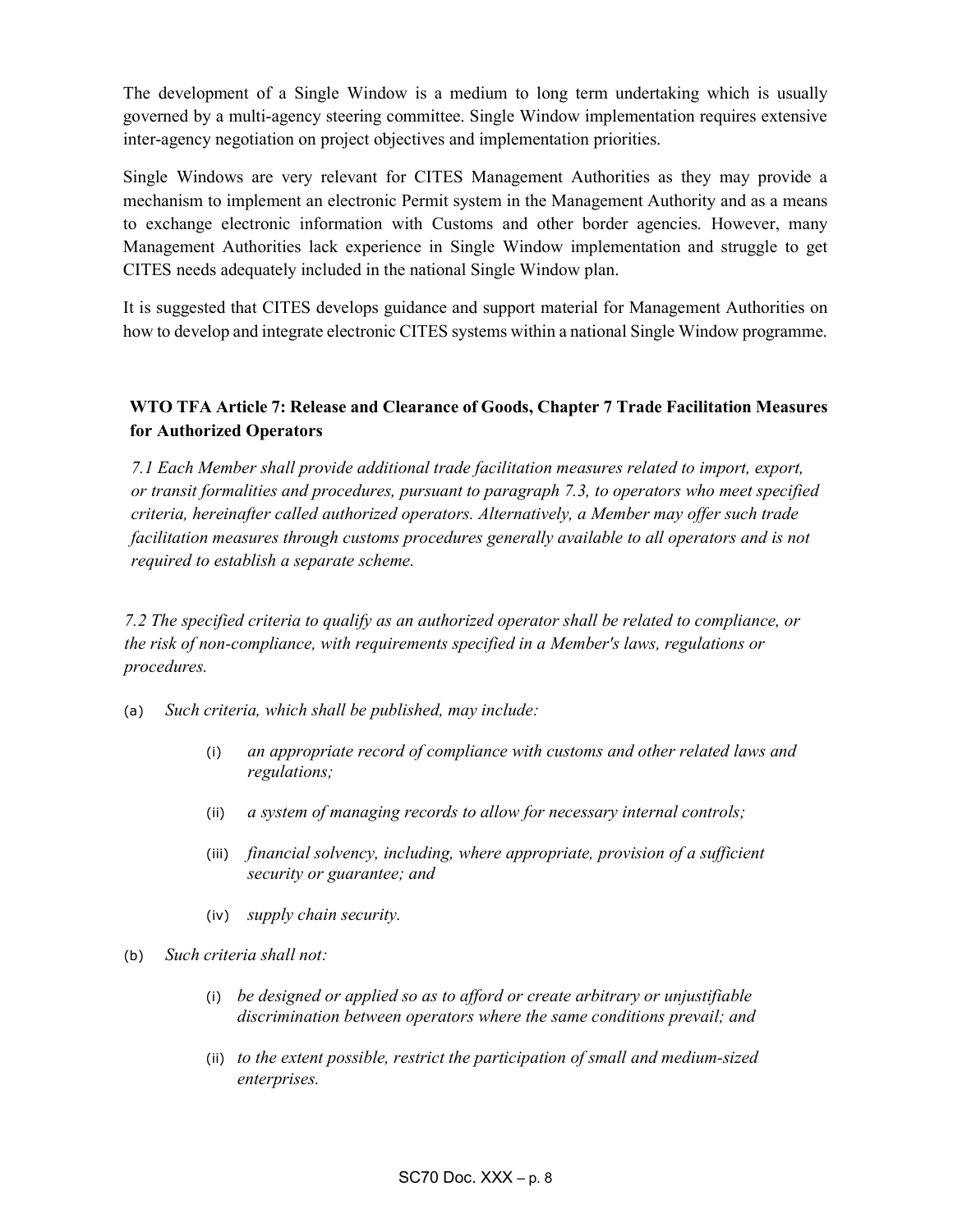7.3 The trade facilitation measures provided pursuant to paragraph 7.1 shall include at least three of the following measures: $^{14}$ 

- (a) low documentary and data requirements, as appropriate;
- (b) low rate of physical inspections and examinations, as appropriate;
- (c) rapid release time, as appropriate;

 $\overline{a}$ 

- (d) deferred payment of duties, taxes, fees, and charges;
- (e) use of comprehensive guarantees or reduced guarantees;
- (f) a single customs declaration for all imports or exports in a given period; and
- (g) clearance of goods at the premises of the authorized operator or another place authorized by customs.

7.4 Members are encouraged to develop authorized operator schemes on the basis of international standards, where such standards exist, except when such standards would be an inappropriate or ineffective means for the fulfilment of the legitimate objectives pursued.

7.5 In order to enhance the trade facilitation measures provided to operators, Members shall afford to other Members the possibility of negotiating mutual recognition of authorized operator schemes.

# 7.6 Members shall exchange relevant information within the Committee about authorized operator schemes in force.

The measure calls on CITES Management Authorities to implement simplified procedures for privileged (trusted) operators. A CITES simplified procedures could be, for example, issuance of blank permits, a "green lane" permit issuance process, post clearance audits<sup>15</sup> or status of an Authorized CITES operator for approved nurseries, farms or fisheries. These measures should be implement these measures based on risk assessment and compliance history of the operators.

The implementation of simplified procedures in CITES requires that the Management Authority has already implemented risk management to identify low risk operators and supply chains.

It is suggested that the Conference of Parties recommends a common approach to the implementation of Authorized Operator schemes by Management Authorities in providing rules and guidelines to implement and oversee these schemes. A common approach to simplified procedures would prevent a piecemeal approach to simplified procedure in CITES with a multitude of different procedures and regulations for different CITES circumstances. As the WCO has similar programmes and in order to avoid duplication, a close cooperation with Customs is recommended when developing this approach.

 $14$  A measure listed in subparagraphs 7.3 (a) to (g) will be deemed to be provided to authorized operators if it is generally available to all operators.

<sup>&</sup>lt;sup>15</sup> In the context of a CITES permit process the WTO TFA Article 7.5 on Post-clearance Audi suggests a separation between the actual release of the CITES consignment for export or import and the CITES approval.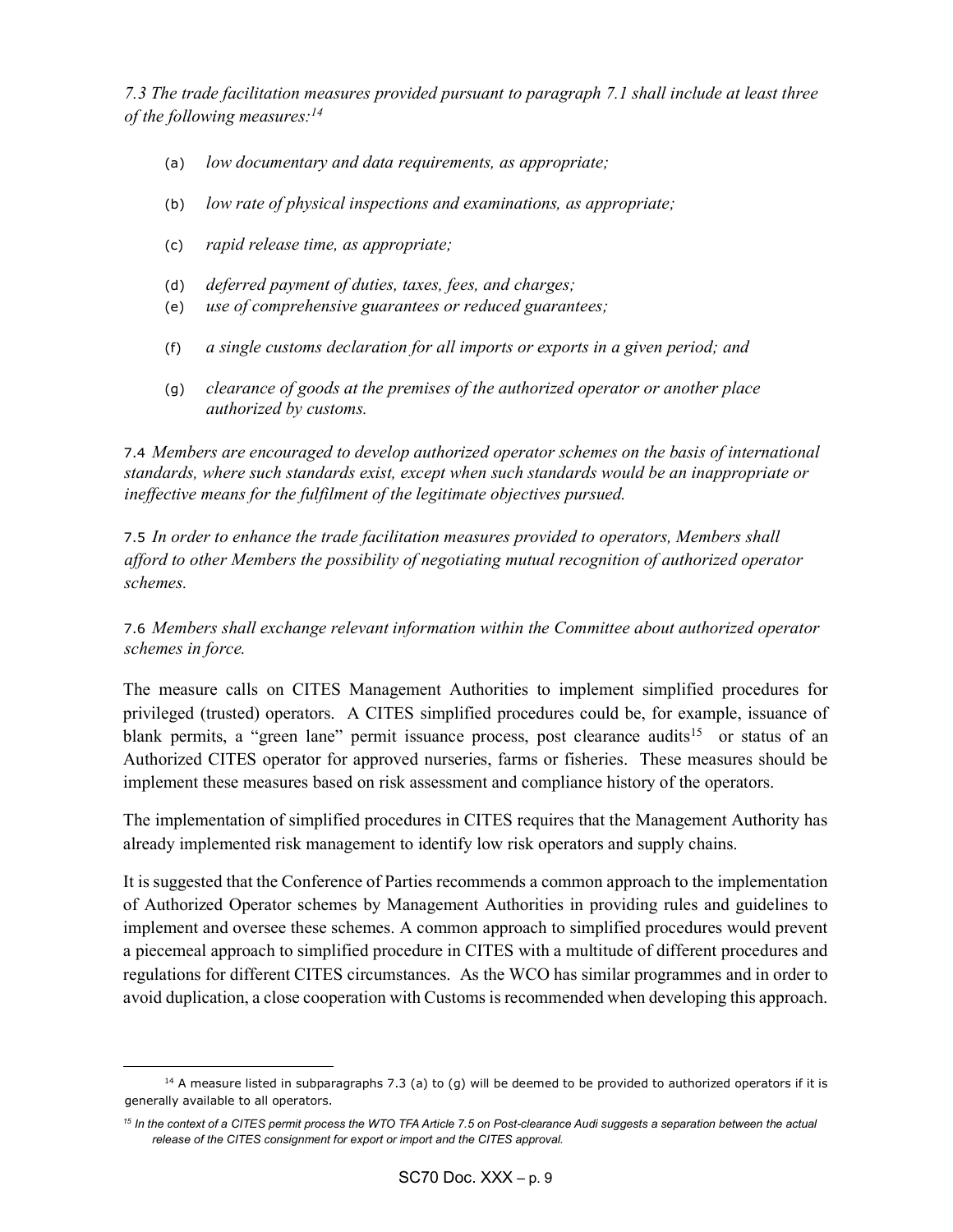#### Summary and Recommendations

l

Trade Facilitation aims to automate and simplify processes in the government agencies, to facilitate trade of compliant businesses, and to focus resources to the identification and combat of noncompliant or illegal trade.

Trade Facilitation is implemented through a set of interlinked instruments such as standardization and automation of business processes, electronic information exchange and collaboration between government agencies, risk management and targeted inspections, Authorised Operators and Single Window. Trade Facilitation instruments require a holistic approach as they are combining information technology, change management, capacity building and legal and institutional reform.

Trade Facilitation instruments are already implemented by many Customs organizations around the world and are a backbone of modern and efficient border management. The WTO Trade Facilitation Agreement (TFA) which came into force in February 2017 provides a mandatory regulatory framework for the implementation of these instruments and applies to all government agencies that regulate cross border trade, including the CITES Management Authorities.

The CITES Convention and its Management Authorities are undertaking under the eCITES initiative an important programme of work to prepare for the automation of the CITES permit processes and the electronic exchange of permit information. Achievements under the ongoing eCITES agenda include inter alia the specification for electronic CITES permits based on international eBusiness standards (ePermitting standard), a managerial framework for implementation of electronic systems in Management Authorities (eCITES Implementation Framework), work on electronic permit information exchange across border (EPIX), the development of an electronic eCITES system for Management Authorities (ASYCUDA aCITES) and guidelines for the electronic equivalent of signatures and seals in CITES permits.

Switzerland as the Chair of the CITES Working Group on electronic Systems and Information technologies together with the UNCTAD ASYCUDA programme organised a joint workshop on modern Customs control procedures and the integration of CITES controls in Customs border clearance<sup>16</sup>. This workshop brought together experts from CITES Management Authorities, national Customs organizations, private sector stakeholders and international and regional organizations to assess the current practice of CITES trade controls and opportunities for strengthened collaboration with Customs.

The workshop found that past CITES efforts focussed on the development of technical readiness for CITES electronic information processing. While this work provides the basis for information exchange it is not sufficient to integrate into modern border control procedures. The Convention currently lacks recommendations, guidelines and tools that encourage and support Management Authorities to adapt trade facilitation procedures and to fully take advantage of the strength of the border control systems.

<sup>16</sup> Customs control of trade in CITES listed species: trends, technologies and opportunities for improved trade and regulatory control 29 to 31 May 2018, UK/Gibraltar